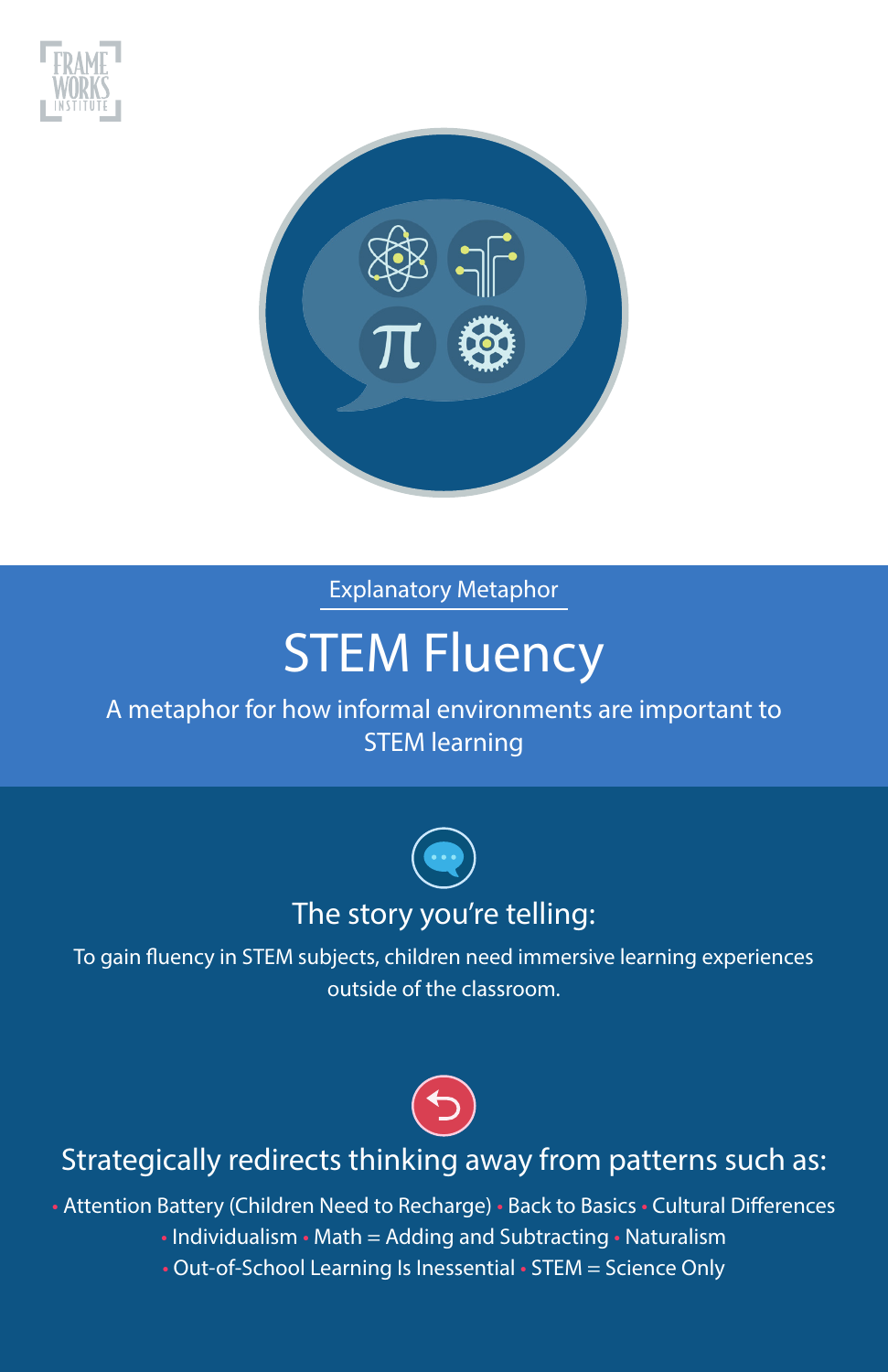

- Learning STEM is like becoming fluent in another language: Uses the analogy of a more familiar learning experience to characterize STEM subjects as skills acquired through hands-on practice in real-world situations.
- Just like learning a foreign language, STEM fluency requires immersive learning opportunities: Emphasizes the role and importance of out-of-school experiences as opportunities for in-depth engagement with STEM subjects.
- High-quality interactions with "native speakers" help children to build STEM fluency: Illustrates how children benefit from access to well-designed out-of-school programs that connect them with adult mentors who are proficient in STEM.
- Just as early immersion leads to language fluency, early STEM experiences lead to mastery of STEM subjects: Demonstrates the desirability of children's early exposure to STEM subjects.



#### Original research iteration:

• Out-of-school learning helps children and youth become fluent in Science, Technology, Engineering, and Math—what is called "STEM." Just as people need to be immersed in real-world situations to learn a language, children need to explore STEM outside of the classroom to fully understand and become fluent in these subjects. Out-of-school opportunities like afterschool clubs and summer camps immerse children in real-world STEM situations. When we immerse all young people quality out-of-school learning opportunities, we help them become fluent in STEM.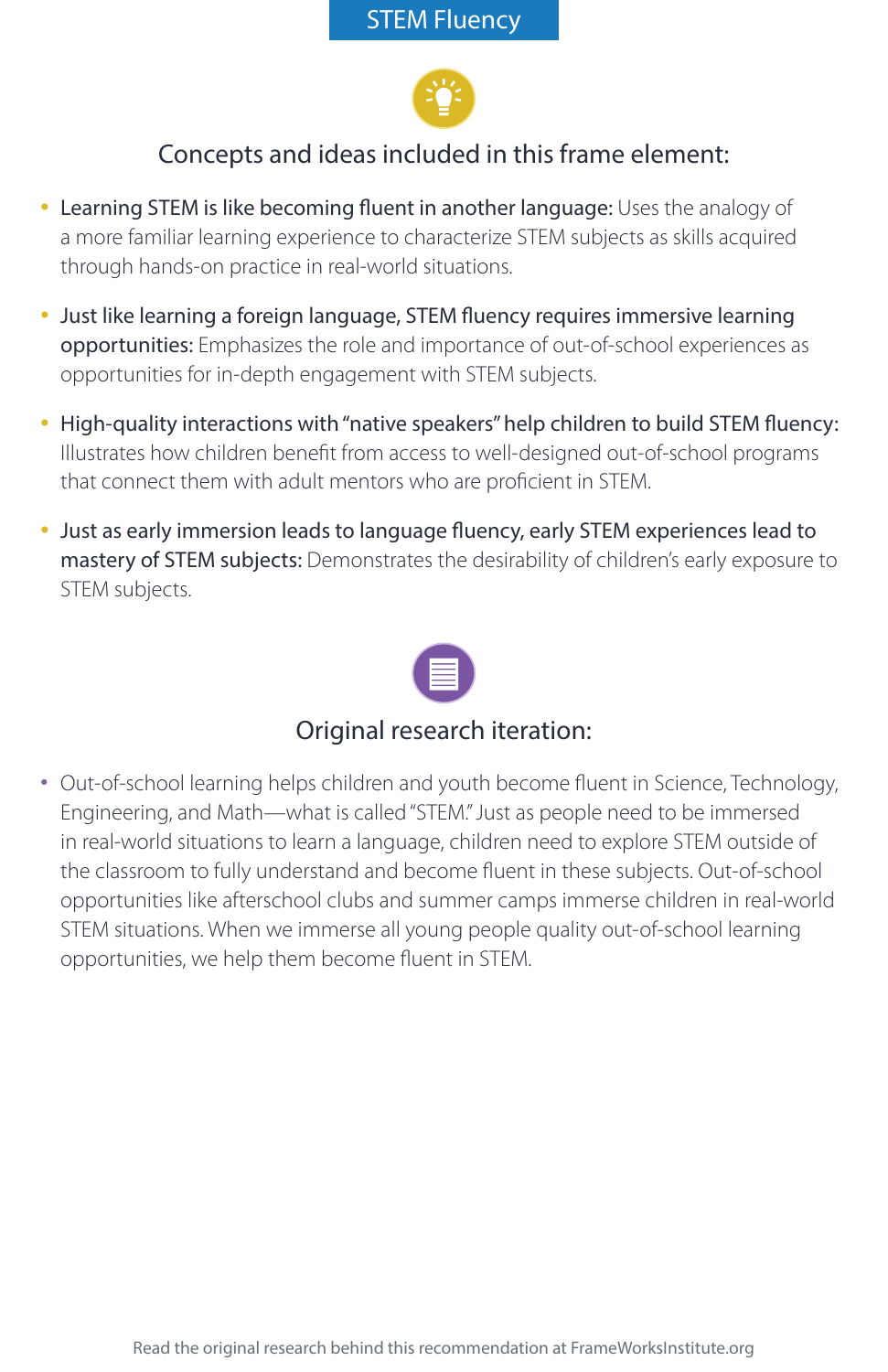



## **STEM Activation**

A metaphor for the motivating characteristics of effective informal learning experiences



Out-of-school learning experiences activate STEM learning and spark interest in these subjects by letting children and youth experiment with STEM ideas in hands-on, realworld situations.



## Strategically redirects thinking away from patterns such as:

• Cultural Differences • Drive • Learning Hierarchy • Rechargeable Attention • Zero-Sum Game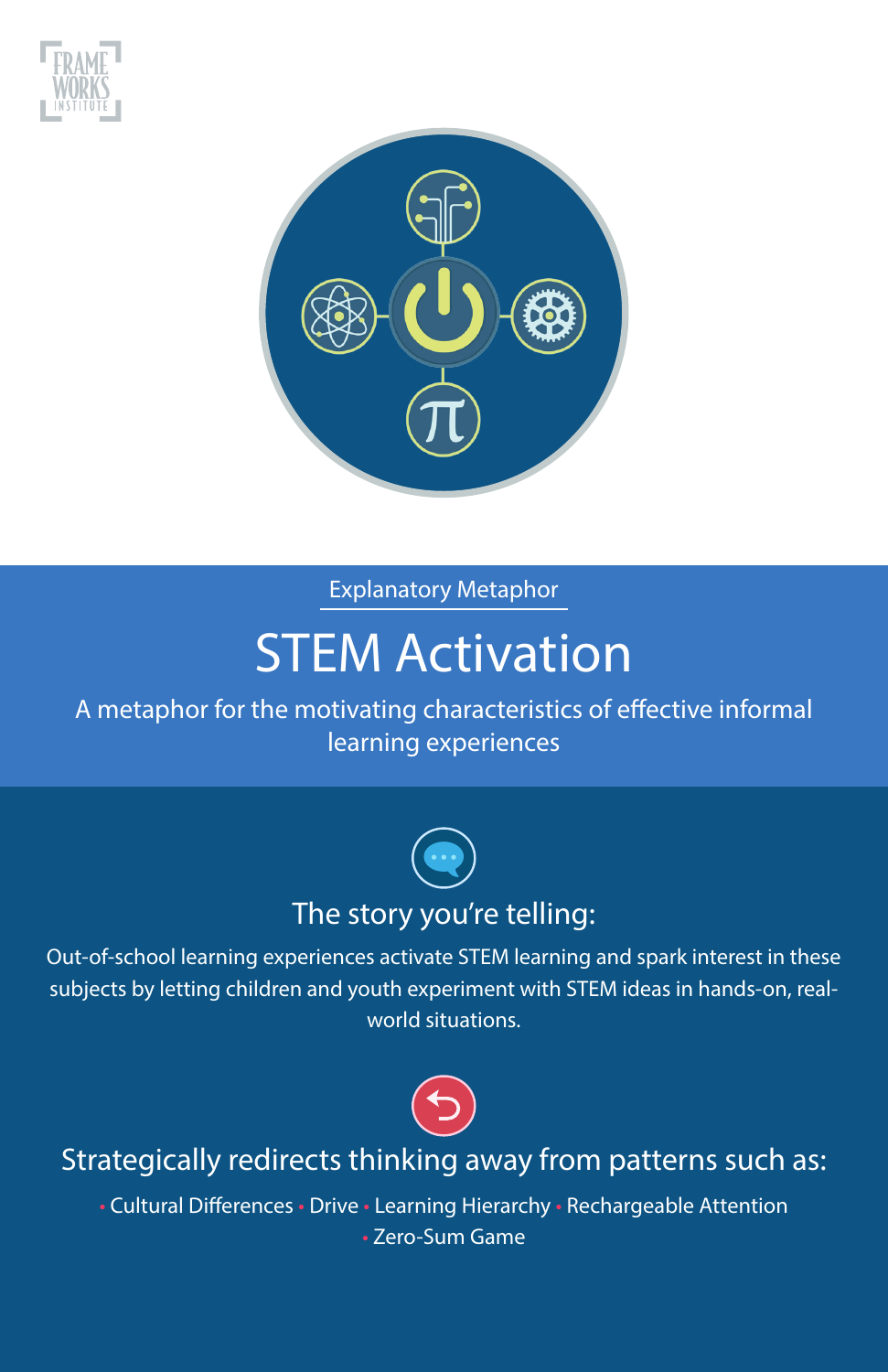#### STEM Activation



To weave this metaphor into your communications, use words like these:



User Notes:

- FrameWorks recommends using this as a "metaphor kernel," which is more like a theme than a fully developed analogy. Don't make an explicit analogy to chemical reactions or catalysts. Instead, simply weave language related to activation into communications.
- Avoid any word choices that could call up thinking about individual learners' motivations or internal characteristics. Inspire interest is quite different from ignite interest. The former is mentalist/psychological, whereas the latter is material/ mechanical. Go techy, not fuzzy, when using this frame!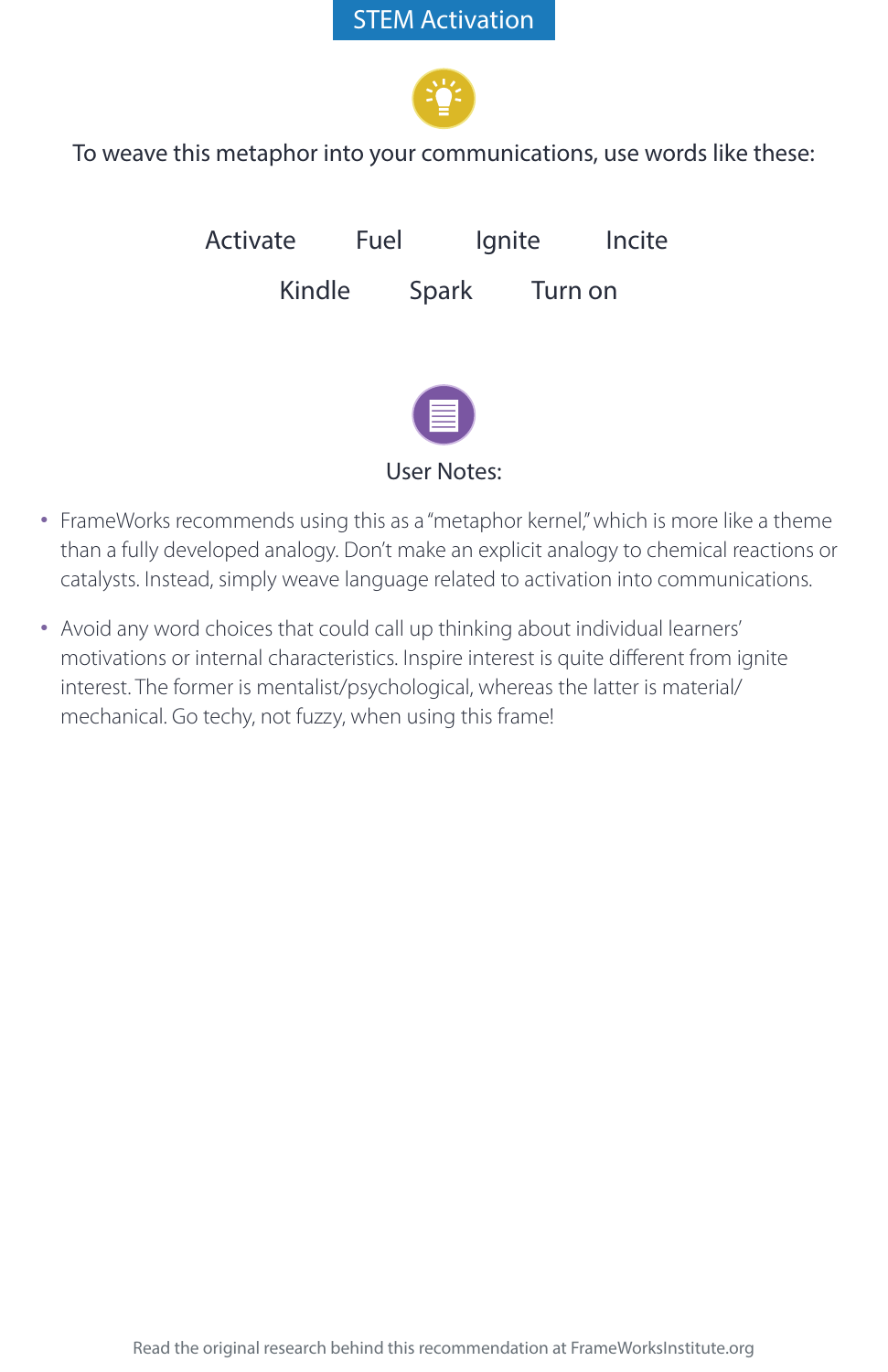



## STEM Ecosystem

A metaphor for the integral role of informal learning experiences in STEM education



Out-of-school learning opportunities function as an essential part of the STEM learning ecosystem.



### Strategically redirects thinking away from patterns such as:

• Attention Battery (Children Need to Recharge) • Cultural Differences • Individualism • Naturalism • Out-of-School Learning Is Inessential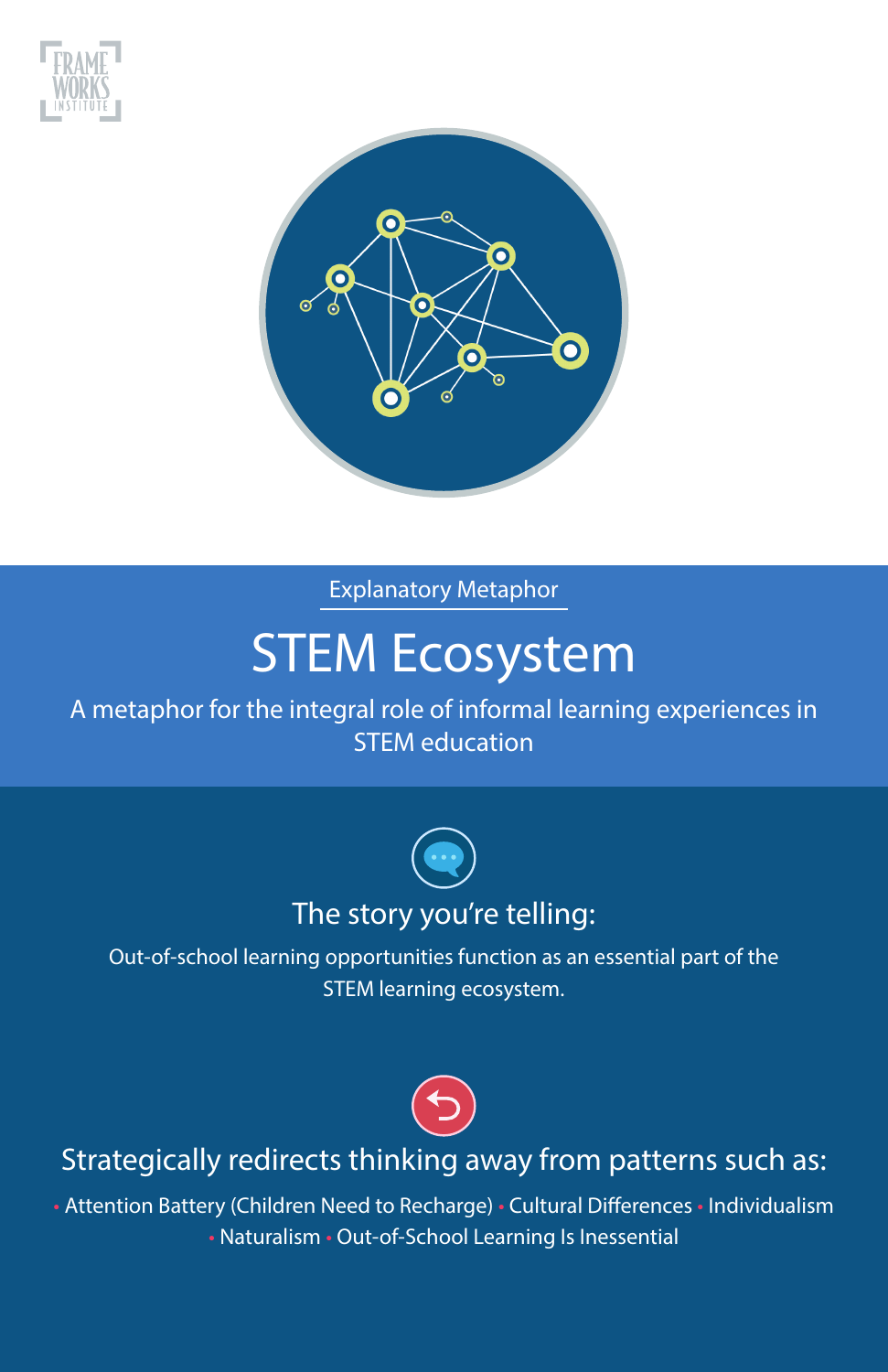

- Children's STEM learning happens within a complex ecosystem of formal and informal education experiences: Redefines STEM learning as a rich, complex activity that occurs both in and out of the classroom.
- Just as an ecosystem's functionality depends on the inter-reliant roles of the plants and animals within it, STEM education works best when informal and formal learning work together: Builds understanding of the interdependent relationship of different kinds of learning opportunities.
- Out-of-school learning opportunities, such as afterschool clubs or summer camps, act like pollination points within the STEM learning ecosystem: Defines informal STEM learning as important and essential to children's development of STEM knowledge and skills.
- High-quality out-of-school STEM programs are part of a thriving learning ecosystem: Connects the amount of access to strong informal STEM learning opportunities to disparities in children's education outcomes.



## Original research iteration:

• Out-of-school learning is an essential part of the ecosystem of education for Science, Technology, Engineering, and Math—what is called "STEM." Just as an ecosystem depends on all the plants and animals that make up the system playing their role, STEM education depends on in-school and out-of-school learning playing their roles and being connected. Out-of-school environments like afterschool clubs and summer camps are pollination points within the learning ecosystem—essential locations that children need to grow STEM knowledge and skills. Quality out-of-school STEM programs are part of a thriving learning ecosystem for all young people.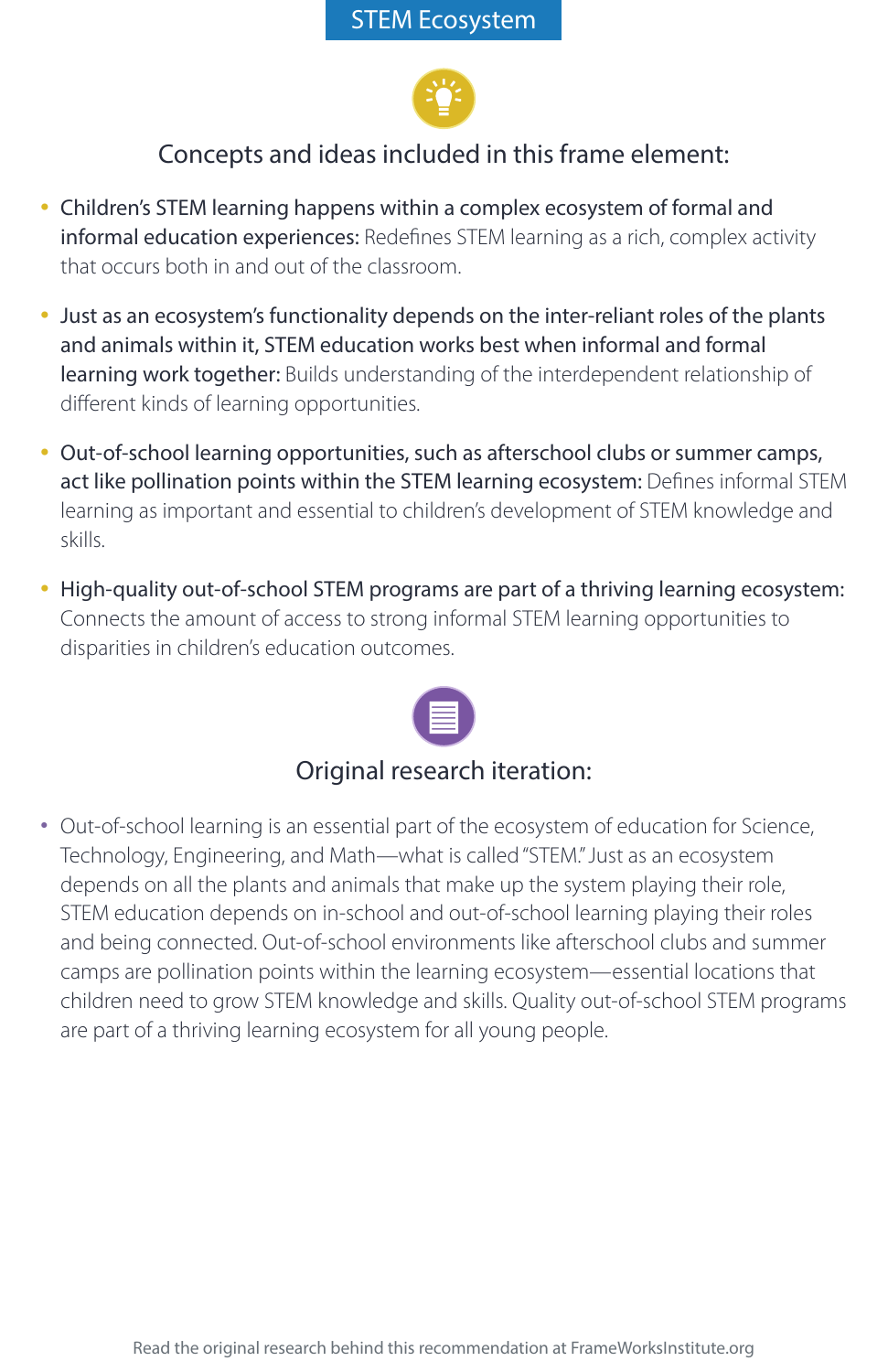



Value

## Collective Prosperity

### Why does it matter? What's at stake?



STEM subjects power our economy and advance our society, building our shared prosperity.



## Strategically redirects thinking away from patterns such as:

• Consumerism • Global Competition • Individualism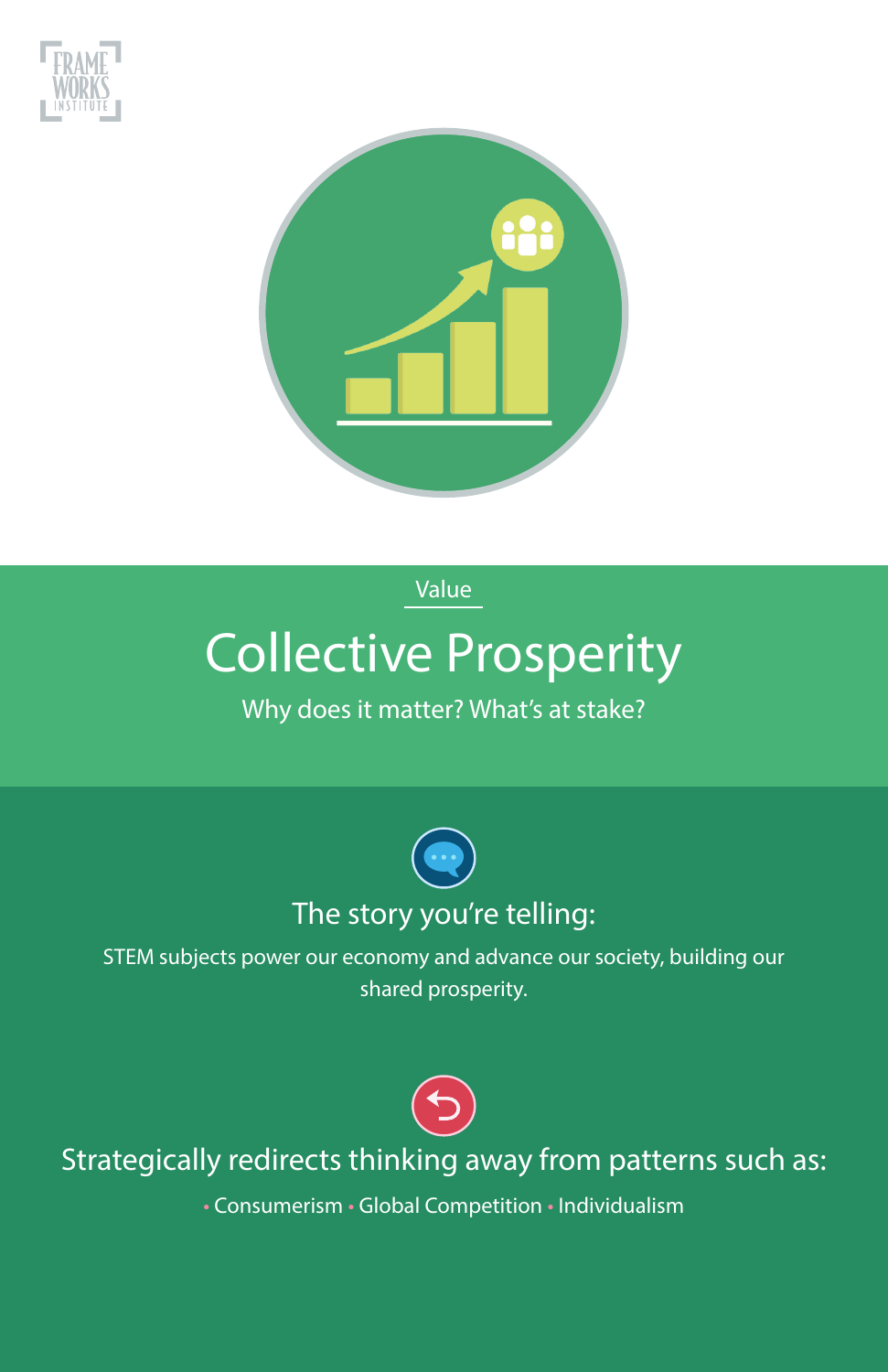

- Prosperity is both social and economic.
- Prioritizing STEM learning will result in a common good that benefits us all.
- Sense of urgency: A bright future depends on the priorities we set now.
- STEM builds the skills our nation needs to thrive in the information age.



- Avoid slipping into a Global Competition frame, as it cues fear rather than hope.
- Avoid slipping into an Individual Gain frame (for instance, by focusing on the higher salaries associated with STEM careers). Stick to collective benefits that accrue at the community, regional, or national levels.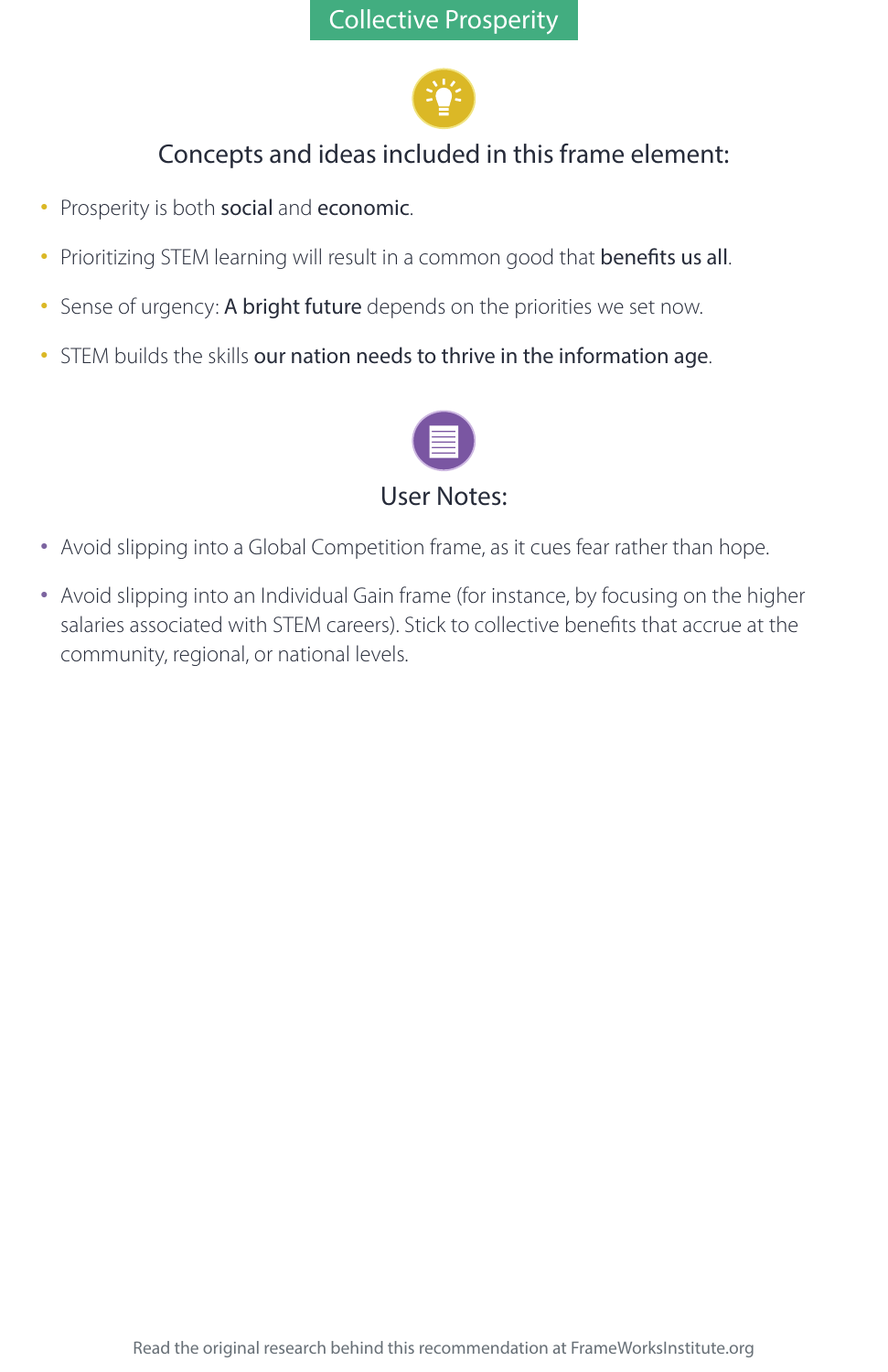



Value

## Fairness Across Places

#### Why does it matter? What's at stake?



This matters because we believe all places should have the resources to support a fair chance.



## Strategically redirects thinking away from patterns such as:

• Individualism • Mentalism • Self-Makingness • Separate Fates • Zero-Sum Thinking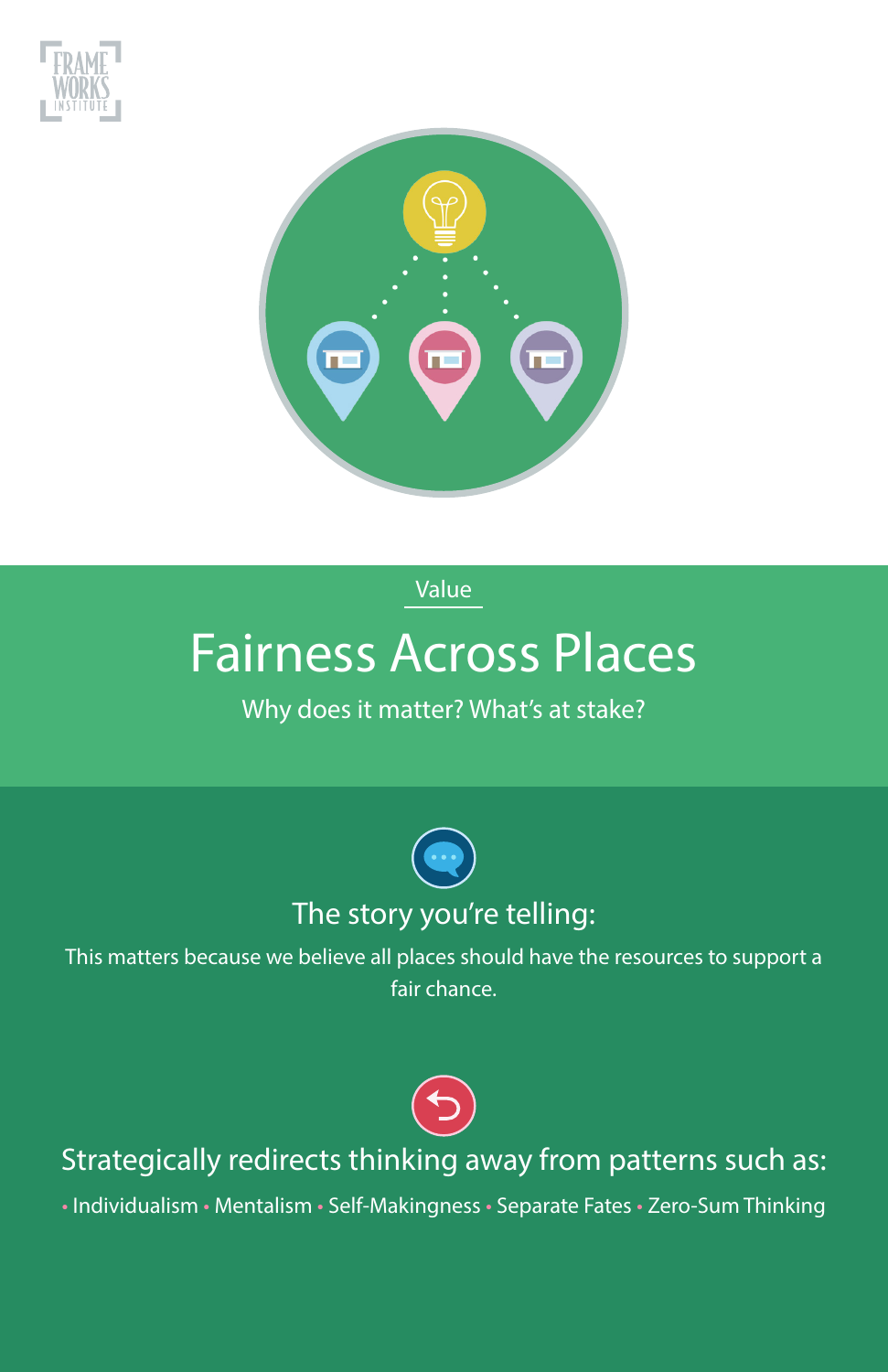

- An equitable distribution of resources benefits us all because it allows us to maximize the potential of all.
- We have a strong cultural belief in fairness and ensuring fair access to opportunities for all.
- We can solve this problem and level the playing field by changing conditions to ensure that resources and opportunities are accessible across places.
- Our goal should be to ensure that region where all children, no matter where they live, have a fair chance to reach their potential and become successful.
- It's responsible management to ensure fair and equitable distribution of resources across places.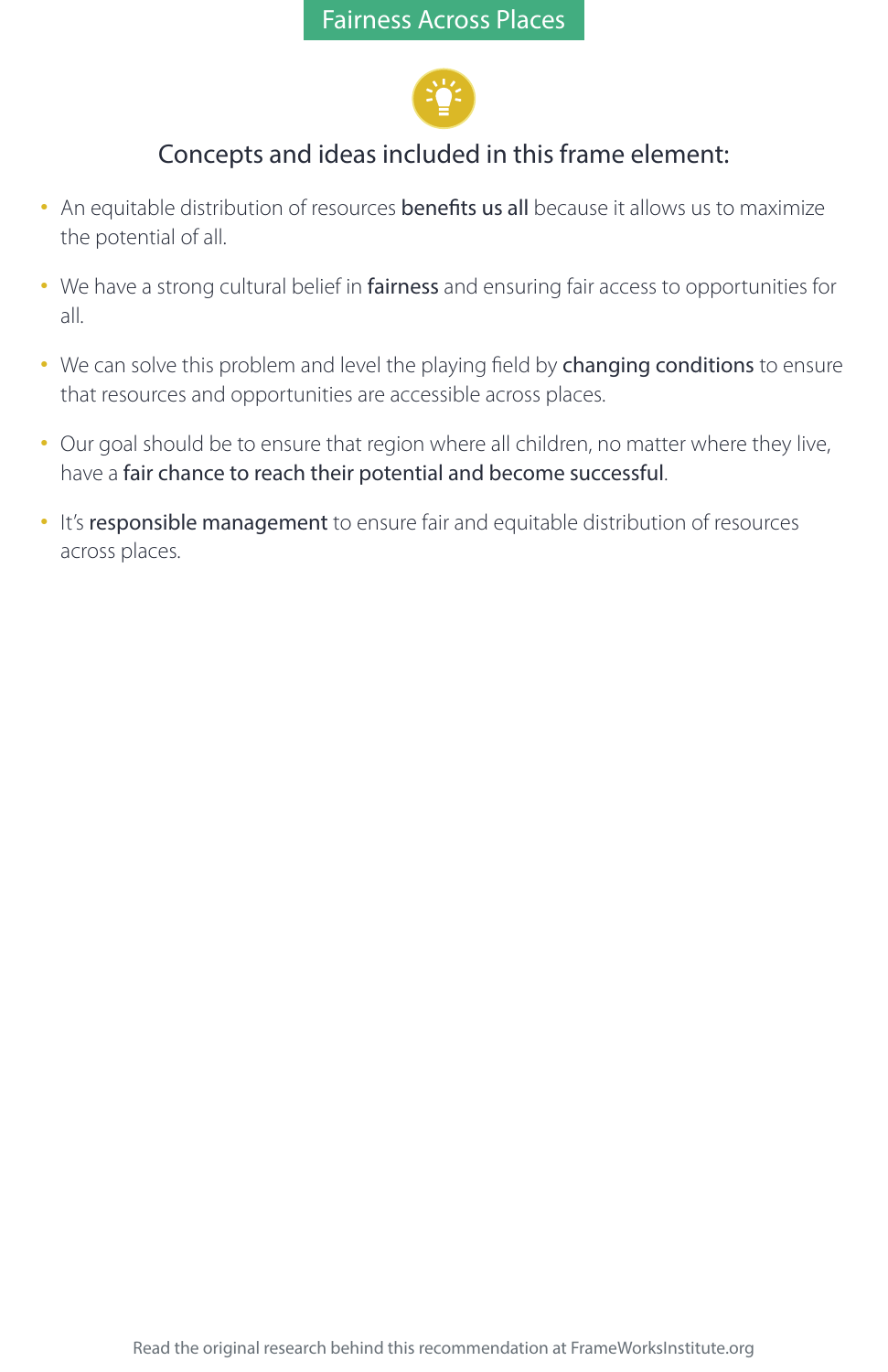



Value

## Future Preparation

### Why does it matter? What's at stake?



"We need to ensure that our future leaders have the skills required to tackle the problems of tomorrow."



## Strategically redirects thinking away from patterns such as:

• Back to Basics • Compartmentalization • Consumerism

• Passive Learning • Technology is Dangerous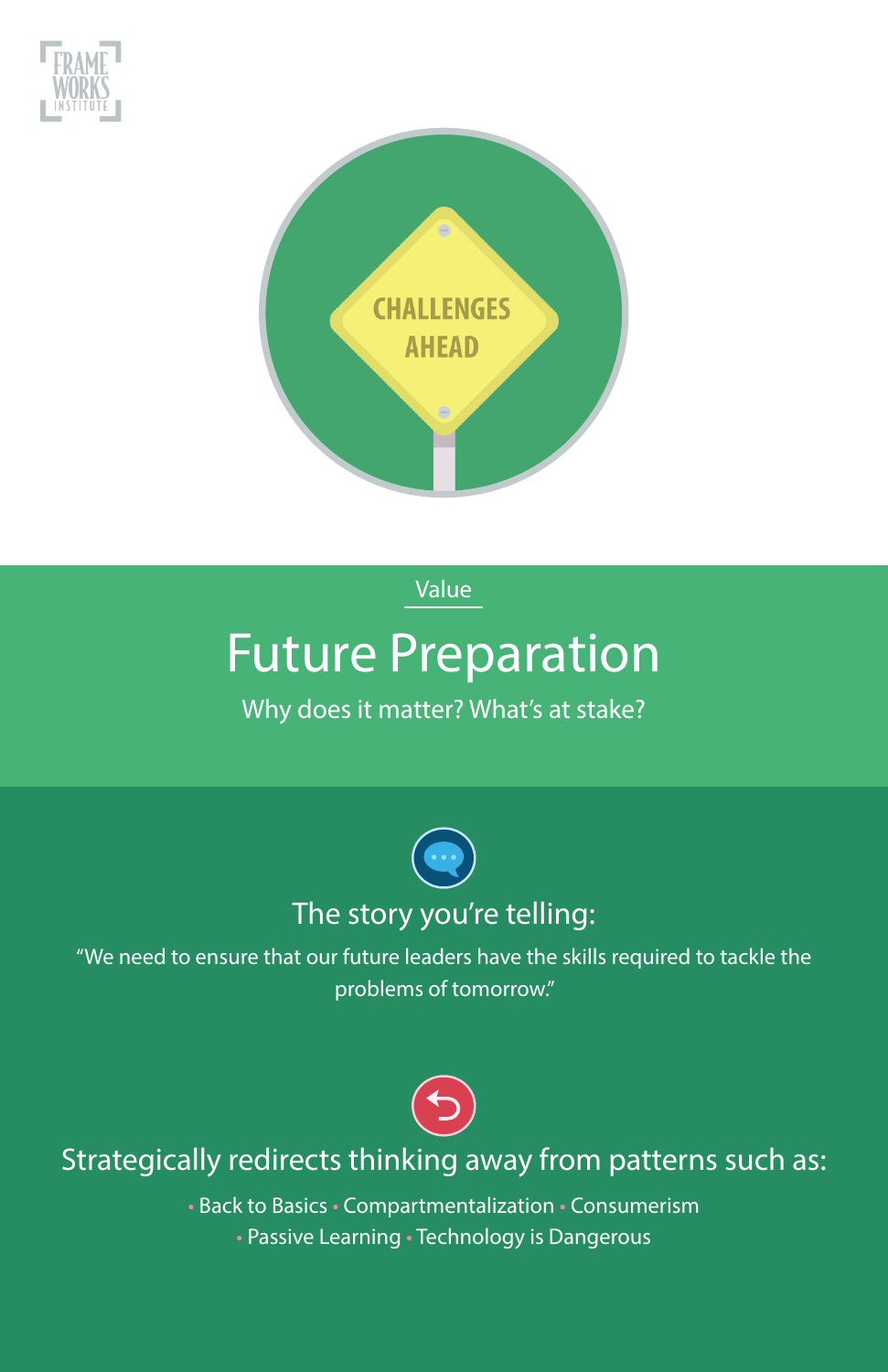

- Getting ready for the future is a matter of preparation and planning.
- Collective preparation is needed for community/society level challenges.
- Today's students are our future leaders we all have a stake in building an education system that fosters the skills we need our leaders to have.
- We must prepare children to take up their social and civic roles in our communities; this is one way we keep our democracy strong.
- Sense of urgency: We must plan now for a complex and unpredictable future.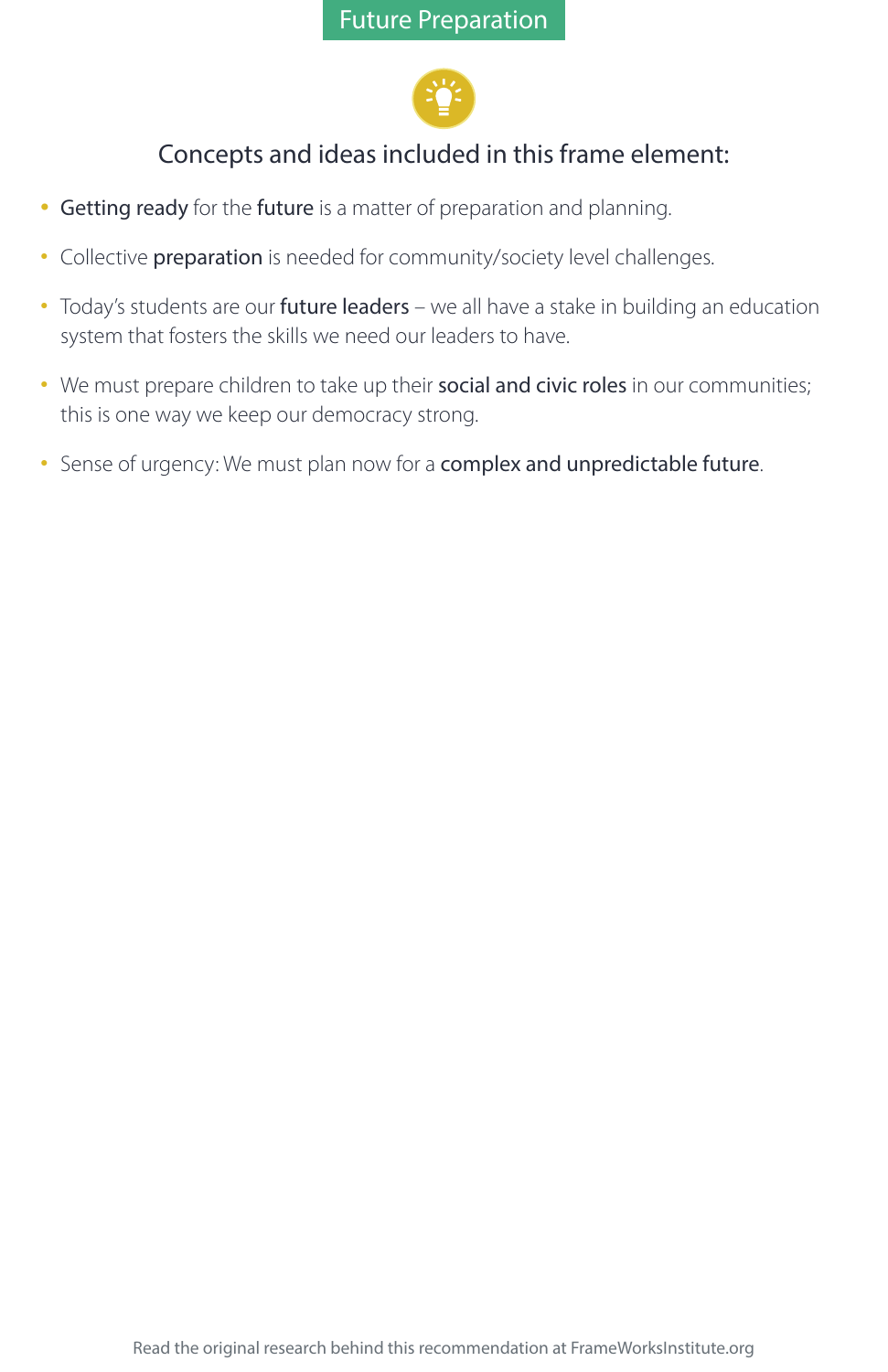



# Charging Stations

#### A metaphor for educational opportunity and access



Learning opportunities are like charging stations. Presently, access to these stations varies greatly from one place to the next. We need to make powerful charging stations ubiquitous so every child can charge up to take an active role in their learning.



## Strategically redirects thinking away from patterns such as:

• Consumerism • Separate Fates • Tangible Triad • Willpower • Zero-Sum Thinking